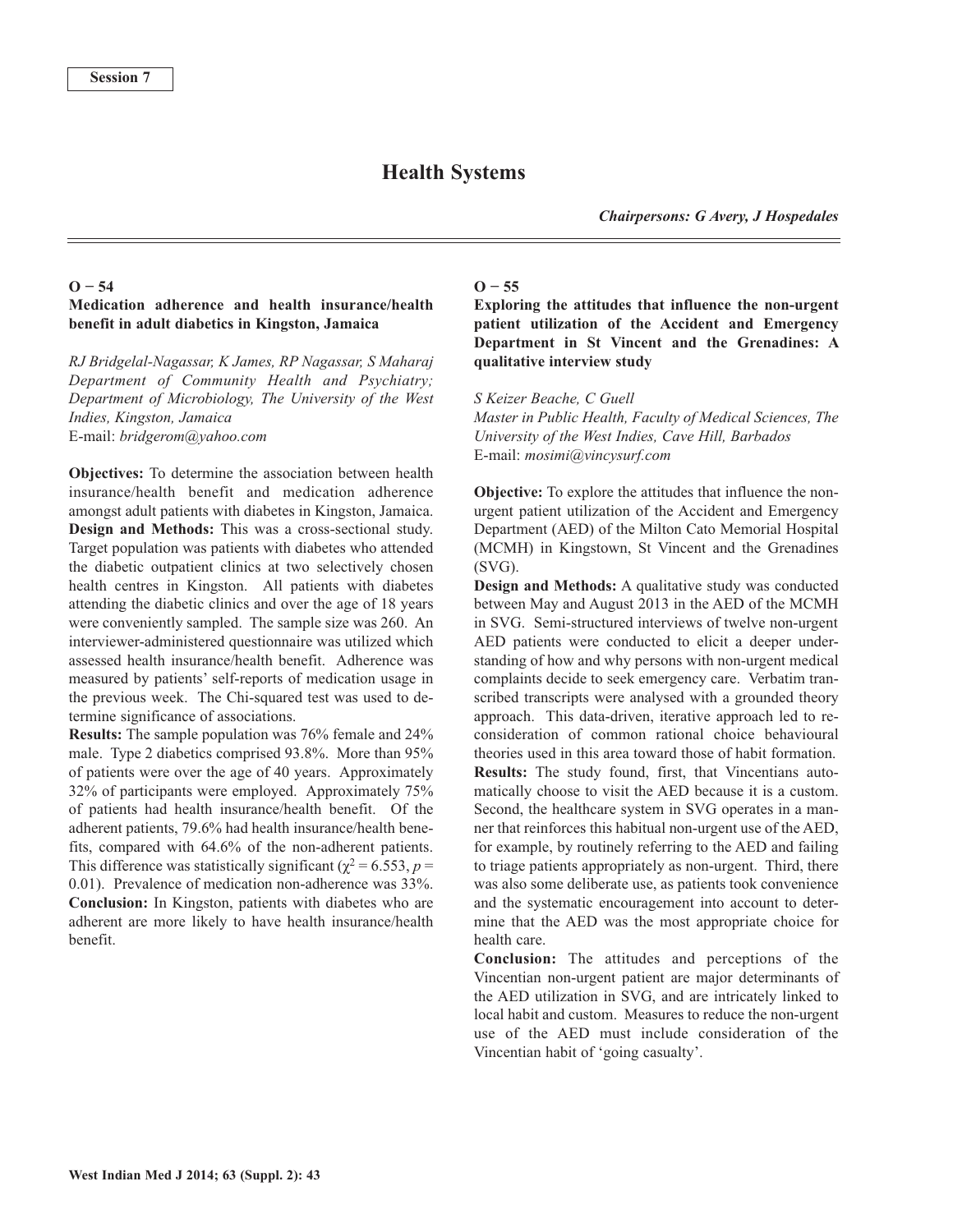### $O - 56$

# **User satisfaction survey in the Accident and Emergency Department at a major hospital in Trinidad**

*LKT Boppana, C Buffong, N Gopeesingh, R Hosein, N Persad, K Rohit, A Sankar, E Haqq, T Seemungal, S Pooransingh*

*Faculty of Medical Sciences, The University of the West Indies, Mt Hope Campus; Department of Clinical Medicine, Port-of-Spain General Hospital, Port-of-Spain, Trinidad and Tobago*

E-mail: *Shalini.Pooransingh@sta.uwi.edu*

**Objectives:** To assess patients' experiences in an Accident and Emergency (A&E) department using quality criteria.

**Design and Methods:** A cross-sectional study was carried out to assess the A&E service using Maxwell's quality criteria (acceptability, accessibility and efficiency). Previously validated questionnaires were modified, pilot tested and used. Data were collected on 200 patients on all days of the week during the study period and throughout the three daily shifts. Waiting times were related to triage categories.

**Results:** Eighty-four per cent of patients  $(n = 166)$  reported being at least adequately attended by the receptionist, while  $20\%$  (n = 39) spent more than three hours waiting to be seen. Patients in the blue/asthma triage category spent on average approximately three minutes waiting to be seen by a doctor; the red category  $-36$ minutes; the yellow category - 84 minutes and green  $-67$ minutes. Sixty-four patients were able to state how long they waited for a bed; of these 53% (34 patients) waited more than three hours. Ninety-six per cent ( $n = 189$ ) rated the overall nursing care between fair and excellent; 94% (n  $= 182$ ) rated the overall care at the A&E Department between fair and excellent; with at least  $96\%$  (n = 192) stating that the doctors treated them with professionalism and respect.

**Conclusion**: Most (79%) patients reported being satisfied with the healthcare provided. Dissatisfaction expressed was due to the state of restrooms, cleanliness and seating arrangements in the waiting area. The three-hour wait for a bed for more than 50% of patients requires review.

### $O - 57$

### **A needs assessment of disabled people living in Nevis**

*U Thomson, H Cornielje, G Liburd*

*Enablement, Alphen aan de rijn, The Netherlands; Eureka Health Services, Charlestown, St Kitts and Nevis; Ministry of Public Health, Aruba* E-mail: *uginiathomson@gmail.com*

**Objective**: What are the needs of disabled people in Nevis and how can they best be addressed?

**Design and Methods:** A cross-sectional study was conducted to determine the needs of persons with a disability (PWD) in Nevis. Structured interviews were conducted with 40 PWD and 30 persons without a disability. These interviews consisted of questions from the United Nations (UN) Washington group questionnaire, the World Health Organization (WHO) Disability Schedule 2.0, the Participation scale and the Craig Hospital Inventory of Environmental Factors (CHIEF) short form. Focus groups were organized with blind and visually impaired persons, healthcare providers and policy-makers. **Results**: Disability on Nevis was caused primarily due to chronic health conditions (40.0%). Persons with a disability had functional limitations and participation restriction. There was a lack of accommodating transportation services, there were inaccessible building structures, negative social attitudes, difficulty in finding employment, a lack of policies directed to the needs of PWD and a lack of services available for PWD. The current rehabilitation services and specialists cannot meet the needs of all PWD on the island; therefore, a rehabilitation centre combined with community based rehabilitation is necessary.

**Conclusions:** Persons with a disability in Nevis are underserved. There is need for more services and adaptation of policies to meet the needs of PWD. These changes must be done to ensure the independence and full participation of PWD in society.

### $O - 58$

### **The proper use of pharmaceuticals amongst elderly persons suffering from Metabolic Syndrome X**

*S Maharaj, R Parasramsingh, M Lalla, L Jagessar, R Gobin, R Mahabir, A Baig, A Ramdass The University of the West Indies, Faculty of Medical Sciences, St Augustine, Trinidad and Tobago* E-mail: *medicalknights@hotmail.com*

**Objective:** To determine the proper use of pharmaceuticals amongst elderly persons (65 years and older) suffering from Metabolic Syndrome X.

**Design and Methods:** Three hundred persons suffering from Metabolic Syndrome X, ages 65 years and over were selected *via* purposeful sampling at two hospitals in Trinidad: Eric Williams Medical Sciences Complex and San Fernando General Hospital. Interviewer administered questionnaires were used to collect data and determine the knowledge of patients concerning their condition, current medication and barriers to proper use of medications.

**Results:** Data from 283 patients was analysed. Highest level of education was primary school for 51% and 12% had no education. For 49.7%, religious and cultural beliefs restricted use of some medications and 64.7% accessed medication free through the Chronic Disease Assistance Programme. For those purchasing medication, 51% had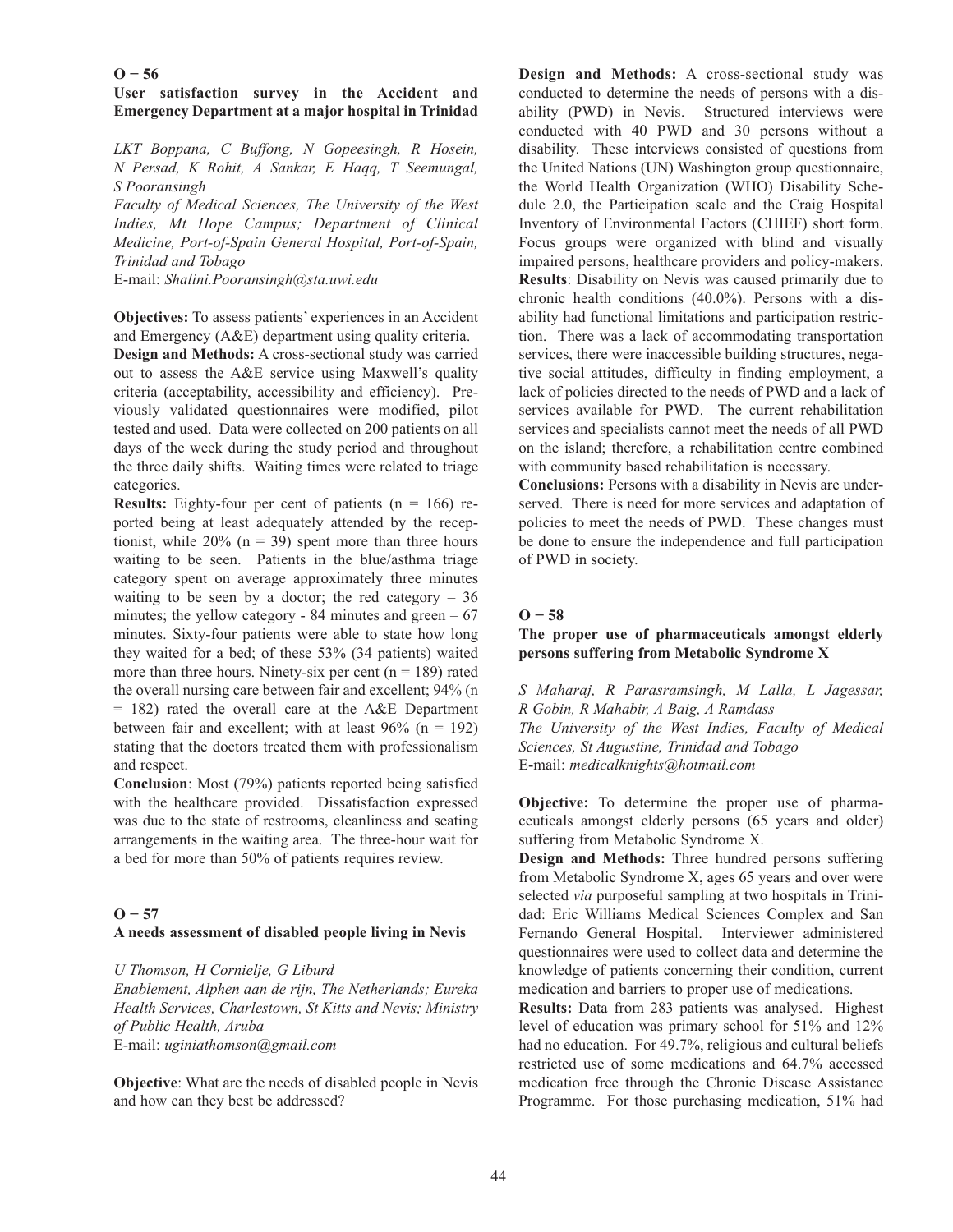financial difficulties and 14% lacked transportation. Overall, 34.7% were unaware of the function of their medication and 72.3% were unaware of possible side effects; 25% felt they were taking too many medications; 17% were less inclined to comply due to large quantity; 23% said that their mood affected compliance, while 13.7% said their medication disrupted their daily activities. **Conclusion:** Culture, education, knowledge, finance and transportation were identified as key determinants of compliance. Programmes fostering education and accessibility of pharmaceuticals should be implemented to assist elderly patients suffering from Metabolic Syndrome X.

#### **O−59**

# **A Geographic Information System-based analysis of syphilis in Trinidad: Applying new technologies to an old disease**

*K Mungrue, A Fyzul, B Boodhai, A Narinesingh, S Nanlal The University of the West Indies, Faculty of Medical Sciences, St Augustine, Trinidad and Tobago* E-mail: *kameel.mungrue@sta.uwi.edu*

**Objective:** To describe the current epidemiological features of syphilis and congenital syphilis in Trinidad, 2003−2012.

**Design and Methods***:* All laboratory confirmed syphilis cases diagnosed at the Queen's Park Counselling Centre (QPCC) between January 1, 2009 and December 31, 2012 were identified. All relevant data were collected including addresses which were geocoded and mapped using ArcMap 10.0 Geographic Information System. Both spatial techniques and standardized incidence rates were used to access hot spots.

**Results:** The annual cumulative incidence rate for syphilis remains high, varying from 39 per 100 000 population in 2009, to 29 per 100 000 in 2012. We identified three "hot spots": Port-of-Spain, San Juan and Arima. Young men and particularly young women of childbearing age 15−35 years living in urban high density populations were commonly infected.

**Conclusion:** The incidence of syphilis continues to be very high in Trinidad. New initiatives will have to be formulated in order to achieve the global initiative to eradicate syphilis by 2015.

### **O − 60**

### **A review of health information systems at selected health institutions in Trinidad and Tobago**

*R Abdullah, S Battersby, K Ramoutar, A Seecharan, T Seemungal, S Pooransingh*

*Faculty of Medical Sciences, The University of the West Indies, St Augustine, Trinidad and Tobago* E-mail: *shalini.pooransingh@sta.uwi.edu*

**Objectives:** To evaluate the health information systems (HIS) at selected health institutions in Trinidad and Tobago to determine their effectiveness.

**Design and Methods:** An evaluation using Donabedian's structure, process and outcome parameters was undertaken. Information was collected (March to June 2013) from two hospitals and two randomly selected health centres. Admission Discharge Transfer (ADT) forms, birth and death records, Accident & Emergency Department (A&E) register *etc* were reviewed. Semi-structured faceto-face or telephone interviews were conducted with medical records staff to ascertain information on data flows and their views about the current HIS.

**Results:** Fifteen thousand two hundred and eighty forms were reviewed. Three institutions employ a manual HIS; the fourth, a partial electronic system. International Classification of Diseases (ICD-10) coding occurs in hospitals, but not at health centres; at Hospital 1, medical ward ADT forms revealed 91.5% completion for 'diagnosis' field and a 0.8% 'coding' field completion. At Hospital 2, the coders look through the notes to find the 'diagnosis' which was reflected in a 73.2% completion for 'diagnosis' and a 92.3% completion for 'coding.' Interviews revealed a three-year backlog for entering codes in hospital 1 and highlighted that some staff have coding duties added to their roles and responsibilities. In the health centres, the completion rates for chronic disease clinic forms were no more than 55.7%.

**Conclusions:** Health information systems need strengthening, starting at the frontline. Issues regarding staffing and delays in completing forms need addressing to ensure effective surveillance for health service planning, monitoring, evaluation and early detection of acute public health events.

### $O - 61$

# **National cause-of-death data in the English- and Dutch-speaking Caribbean, 2000−2010: A quality assessment**

*S Quesnel-Crooks, A Hinds, E Bissessarsingh, N Elias Caribbean Public Health Agency (CARPHA), Port-of-Spain, Trinidad and Tobago* E-mail: *quesnesa@carpha.org*

**Objective:** To review the quality of national cause-ofdeath data reported by the English- and Dutch-speaking Caribbean for the period 2000−2010.

**Design and Methods:** Data were extracted from the Caribbean Public Health Agency (CARPHA) regional cause-of-death database and analysed using the four types of "garbage codes" developed by Naghavi in 2010. An analysis of the total proportion of garbage codes reported annually was conducted and compared to a review of CARPHA initiatives to improve quality of cause-of-death